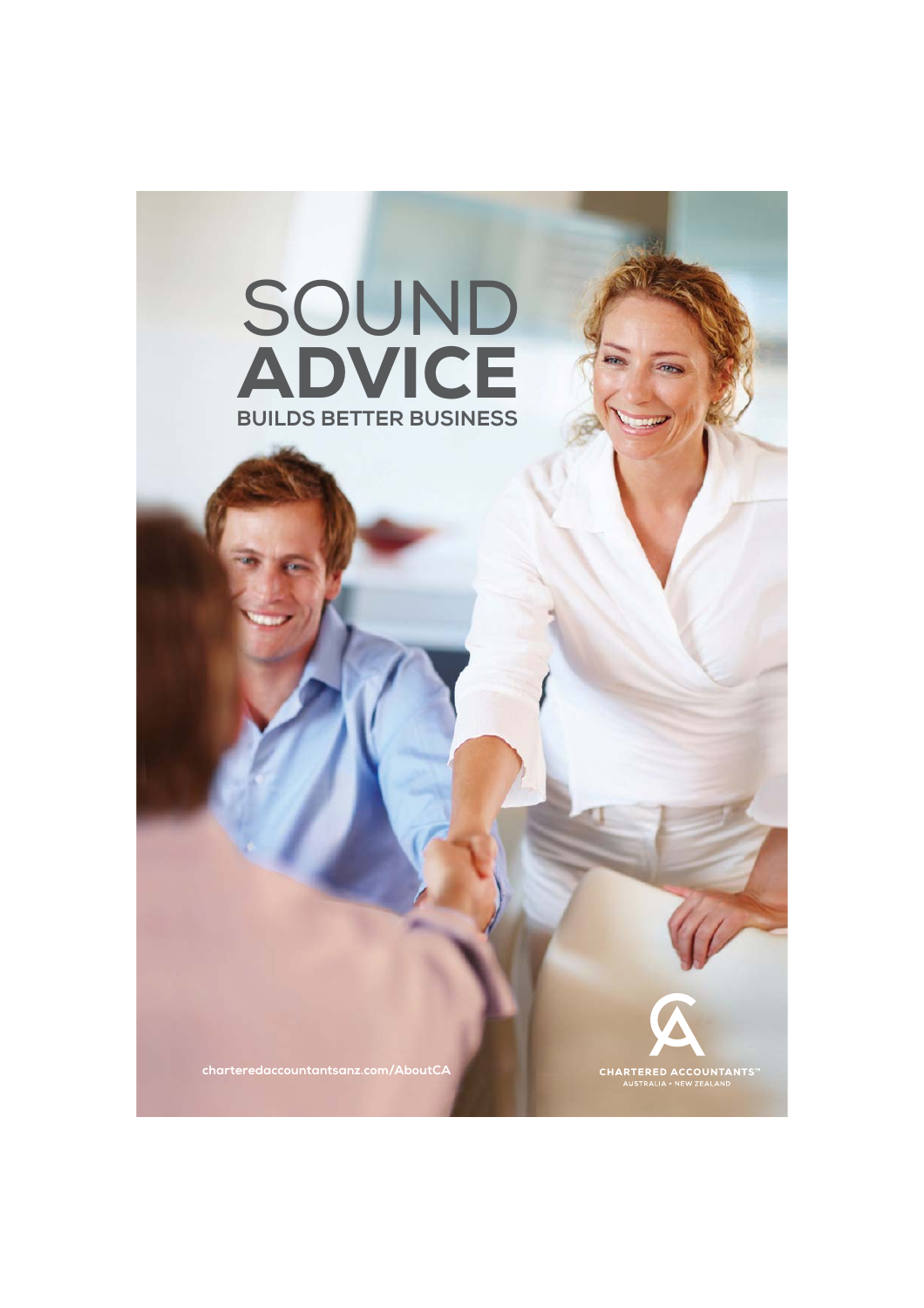# A NAME WORTH NOTING

### **Only Chartered Accountants**  have CA<sup>™</sup> after their name.

**Behind these simple letters are years of study, ongoing training and a professional body that ensures CAs comply with the highest professional standards.**

### **CHARTERED ACCOUNTANTS ARE:**

- **bound by a code of ethics and required to follow professional standards**
- **trained for a minimum of six years to achieve the Chartered Accountant designation\***
- **required to undertake professional development training**
- **members of Chartered Accountants Australia and New Zealand are subject to its disciplinary procedures and periodic reviews**
- **eligible to obtain a Certificate of Public Practice which enables them to offer services to the public as a Chartered Accountant.**

**\* The Chartered Accountants Program is the only professional accounting education programme recognised as a formal Post Graduate qualification in Australia and New Zealand (Graduate Diploma in Chartered Accounting).**



Chartered Accountants are members of Chartered Accountants Australia and New Zealand, an internationally recognised network of approximately 115,000 professionals who each use their skills to help businesses like yours build successful, sustainable and prosperous futures.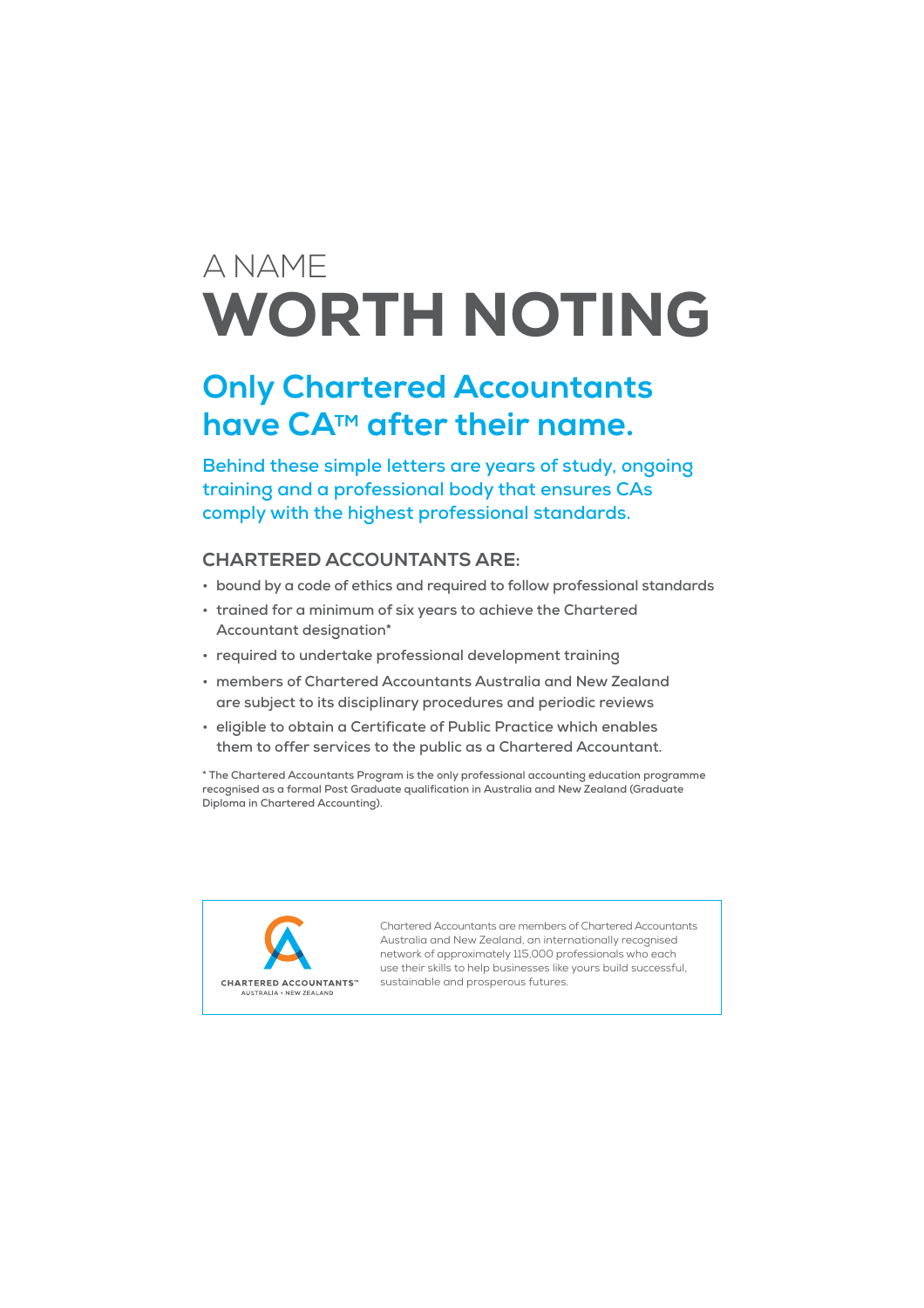**Are you focused on running a small business? Looking for new opportunities? Wanting to build an even bigger business?**

### **UNDERSTANDING HOW TO BE SUCCESSFUL IS ESSENTIAL**

**Chartered Accountants use their expert knowledge and experience to help many small businesses succeed through improving business practices and profits in areas they might not have considered.** 

**Partnering with a Chartered Accountant enables you to access advice you can trust from someone who can understand your business, what you do, and how it fits into the wider business environment.**